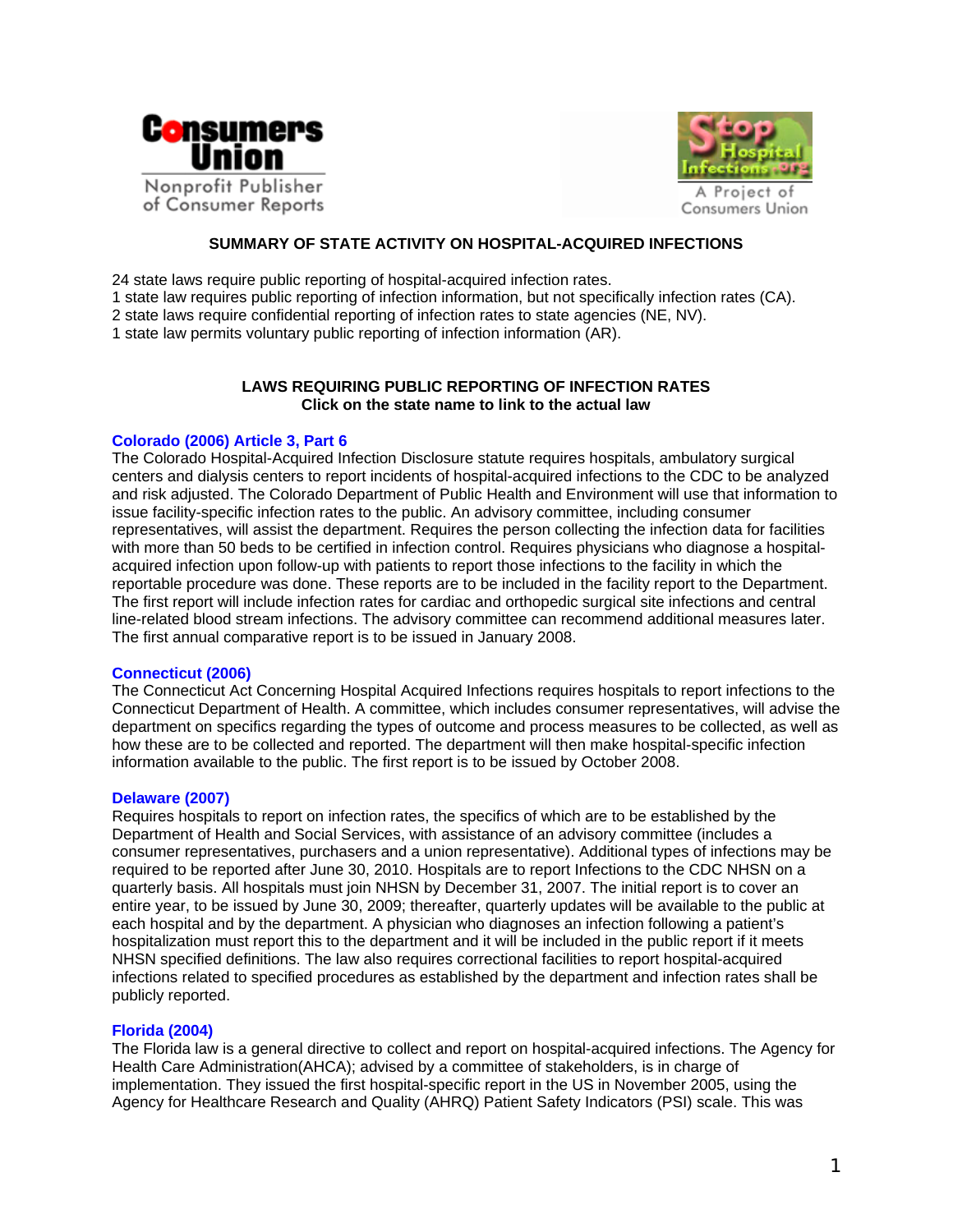included within a comprehensive report of other quality indicators, such as mortality rates connected to specific procedures. The report indicates significant variations among hospitals. It compares hospitals by indicating if the rate of infection was as expected, lower than expected, or higher than expected. The report includes a rate which reflects each hospital's unique population, but has not been risk adjusted. The PSIs include several infection-related measures along with other hospital-acquired conditions that should not occur. The PSI tool culls out likely hospital-acquired infections using administrative/billing data. The advantage of using administrative information is that it is in electronic form, supplies a record for almost every patient, and typically contains information that can be used to risk adjust and assess the patient's condition and treatment in the hospital. Many hospitals state that their own billing records are so inaccurate that the data should not be used for quality assessments, however, the hospital is ultimately responsible for the validity of this information. AHCA's initial plan was to eventually report hospital infection rates using the CDC NHSN collection and analysis process, but no progress has been made on that to date.

To access hospital information, go to [reports about Florida hospitals](http://www.floridacomparecare.gov/(S(wztlht45dzq4m455mct5nkzt))/SelectChoice.aspx), and follow the instructions to get information about "Hospitals" and "Complication/infection rates."

#### **[Illinois \(2003\)](http://www.ilga.gov/legislation/ilcs/ilcs3.asp?ActID=2466&ChapAct=210%26nbsp%3BILCS%26nbsp%3B86%2F&ChapterID=21&ChapterName=HEALTH+FACILITIES&ActName=Hospital+Report+Card+Act%2E)**

The Illinois reporting law initially passed in 2003, but several changes made by the 2005 legislature pared down the reporting. The new law requires two or more infection measures to be reported as determined by the state Department of Public Health to include process or outcome measures relating to surgical site infections and ventilator-associated pneumonia, and central vascular bloodstream infection rates in designated critical care units. The measures are to be based on those developed by national quality organizations and agencies. Reporting is to occur quarterly, with the annual report due on December 31 of each year; presumably the first report was to be available in early 2007, but the agency failed to implement the law. The initial law required reports to include selected hospital-acquired infection rates (surgical site infections, ventilator-associated pneumonia, central line blood stream infections), using the CDC National Healthcare Safety Network methods. The original bill also required reporting of nurse staffing ratios.

#### **[Maryland \(2006\)](http://mlis.state.md.us/cgi-win/web_statutes.exe?ghg&19-134)**

Requires the Maryland Health Care Commission to include hospital-acquired infection information in the existing reporting system on hospital quality. The information is to be presented in a manner that will allow comparisons among hospitals. Both versions of the hospital infection reporting bills passed; the Senate version went into law without the Governor's signature and the House bill was vetoed by the Governor as duplicative.

### **[Massachusetts \(2008\)](http://www.mass.gov/legis/laws/seslaw08/sl080305.htm)**

Requires hospitals to report infection rates and prohibits payment for some hospital acquired conditions.

#### **[Minnesota \(2007\)](http://www.revisor.leg.state.mn.us/bin/bldbill.php?bill=H1078.3.html&session=ls85)** (Scroll to line 400.8: Hospital Information Reporting Disclosure.)

Requires hospitals to report hospital-acquired infection measures endorsed by the National Quality Forum by January 1, 2009. At the time of passage, NQF had not yet endorsed hospital infection measures. The state has an arrangement with the MN Hospital Association and Stratis Health to collect and report these measures. These organizations report other quality measures for the state.

## **[Missouri \(2004\)](http://www.moga.state.mo.us/statutes/chapters/chap192.htm)**

Requires hospitals to report risk adjusted rates for surgical site infections, ventilator-associated pneumonia and central line-related bloodstream infections; it allows other categories of infections to be added by rule later. The initial report was issued on bloodstream infections, and surgical infections for total hip replacements, CABG and abdominal hysterectomies were released in the next report. [MO](http://www.dhss.mo.gov/HAI/)  [reports are available](http://www.dhss.mo.gov/HAI/) on the Department of Health and Senior Services' website.

#### **[New Jersey](http://www.njleg.state.nj.us/2006/Bills/PL07/196_.PDF) (2007)**

Requires hospitals to report infection measures to the Department of Health and Senior Services, to include process quality indicators and hospital-acquired infection rates. The specific measures are to be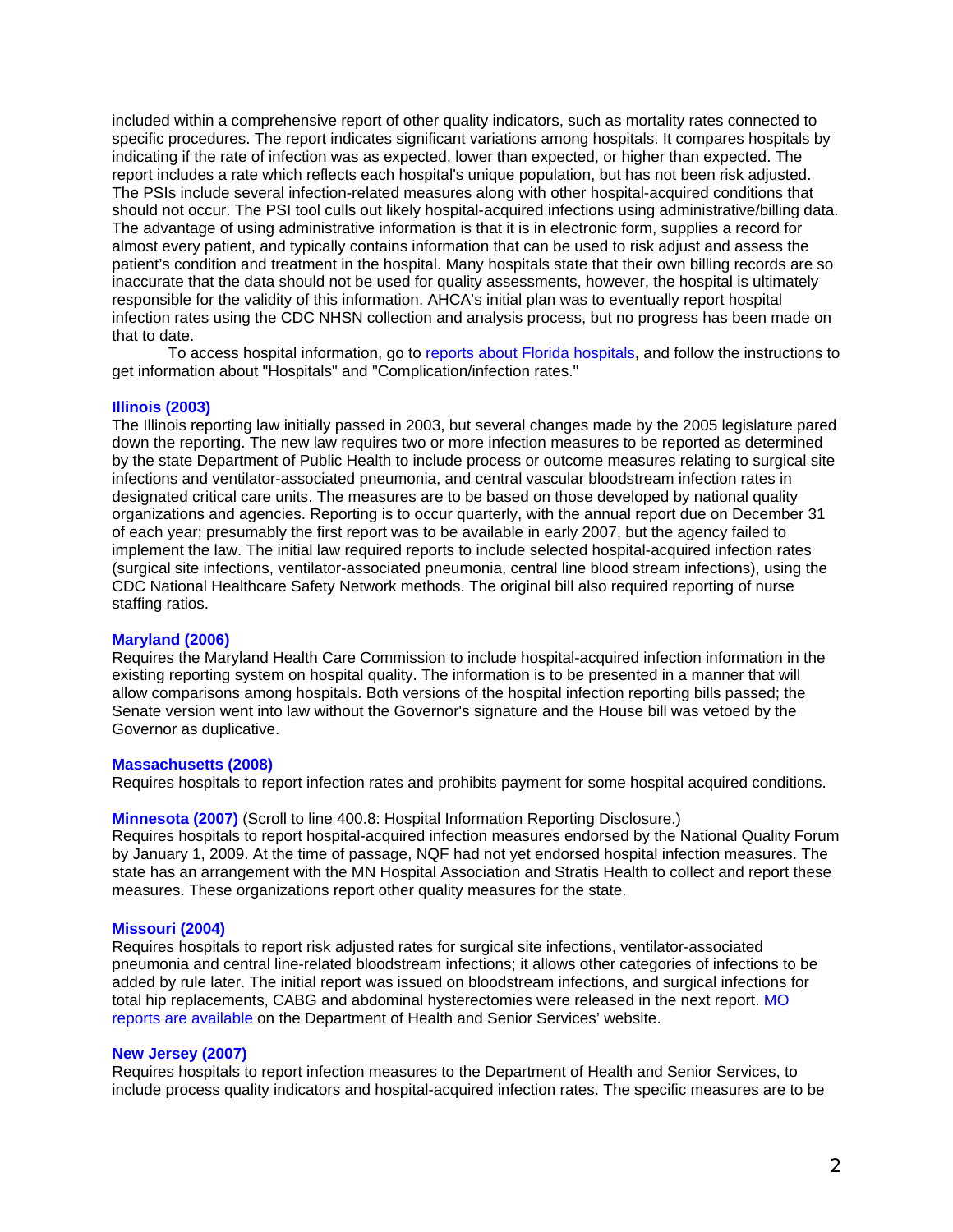selected by the Commissioner of Health in consultation with the already existing Quality Improvement Advisory Committee. Reports shall be available on the agency website.

## **[New York](http://cu.convio.net/NY_law) (2005)**

This law was significant in that the states' hospital associations worked with consumer organizations in support of the public reporting required in this bill. The bill allows for a long implementation period (2 years) and requires the first year's data collection to be considered a "pilot" with no hospital-specific information revealed. However, the data can be released without identifying the hospitals, e.g., aggregate statewide data or hospital level information without the hospital name, which would enable the state and the public to look at the variations among hospitals or in various regions of the state.

The initial report will include surgical site infections, central line related blood stream infections; ventilator associated pneumonia rates in critical care units are expected in later reports. The law allows the health department to require additional reporting after consulting with technical experts. The National Conference of Insurance Legislators (NCOIL) adopted this law as their model act.

## **[New Hampshire \(2006\)](http://www.gencourt.state.nh.us/rsa/html/XI/151/151-33.htm)**

Requires hospitals to report their infection rates as well as measures they use to prevent infections. The first report's outcome measures is to include the rate of central line related blood stream infections; ventilator associated pneumonia and surgical site infections. The rate at which the hospital uses certain processes to prevent these types of infections is also be included. The Department of Health and Human Services is to implement the law in consultation with technical experts. The department has the authority to add other measures to these reports in the future. The law's effective date is July 2007; annual reports are to be issued June 1 of each year. The first report should be out in June 2008, however, in June 2007, although the law's sponsors requested \$138,000 dollars to fund the program, the NH Ways and Means Committee only budgeted \$1 for reporting; consequently public reporting will be delayed at least until 2009 as budget votes only occur every two years.

#### **[Ohio \(2006\)](http://codes.ohio.gov/orc/3727)**

Creates a hospital measures advisory council that will recommend how the state will collect and report hospital quality measures, including hospital-acquired infection measures. The law specifically calls for the council to consult with consumers, nurses, and infection control professionals on infection reporting. The law requires various price and performance data to be collected from hospitals beginning in 2007 and reported to the public on a website within 90 days of receiving the information from the hospitals. The director of health must adopt rules that will include "measures that examine infections" as well as other measures of quality of care.

## **[Oklahoma \(2006\)](http://webserver1.lsb.state.ok.us/2005-06bills/HB/HB2842_ENR.RTF)**

This law gives the Oklahoma Hospital Advisory Council, which is appointed by the state Commissioner of Health and which includes 3 public members, the duty and authority to recommend and approve new quality indicators to include the Agency for Health care Research And Quality (AHRQ) Patient Safety Indicators (which include some hospital infection related measures) and ventilator associated pneumonia and device related blood stream infections in ICU patients. These measures are to be included in facility specific reports.

#### **[Oregon](http://www.leg.state.or.us/07reg/measures/hb2500.dir/hb2524.en.html)**

Requires the Office of Health Policy and Research (OHPR) to implement hospital infection reporting. The law does not specify the infection measures, but the legislature clearly directed the agency to report infection rates, as well as process measures. An advisory committee was created to assist OHPR in determining the specific measures and methodology for reporting. The first public report is to be available no later than January 1, 2010.

## **[Pennsylvania \(2004\) Section 6\(f\)\(3\)\(vi\) and Section 7\(a\)\(1\)\(i\)](http://www.phc4.org/council/act14.htm)**

Under a general law on hospital quality, the Pennsylvania Health Care Cost Containment Council (PHC4) was given the authority to collect and report hospital-acquired infection rates. PHC4 published numerous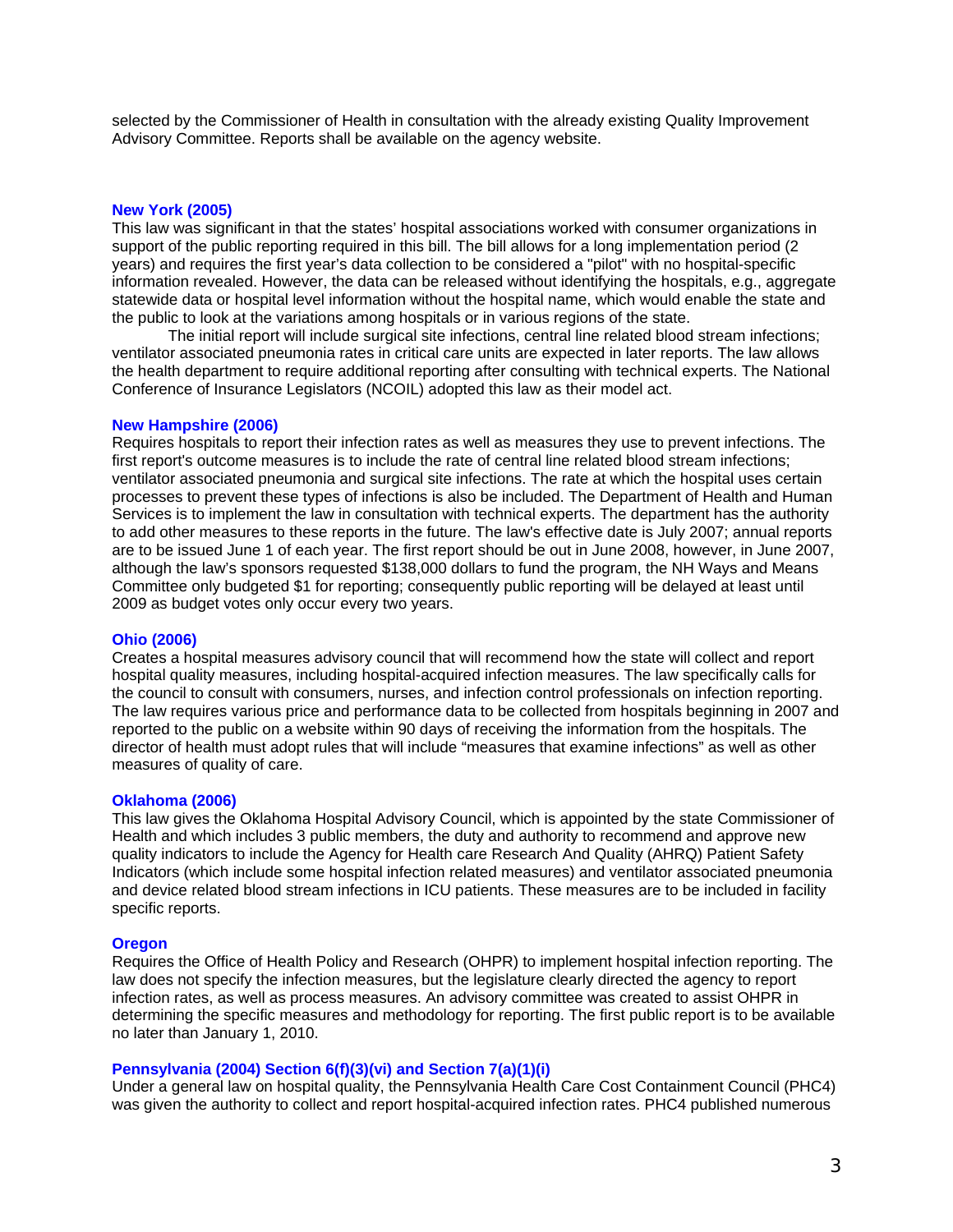reports, based on aggregate data collected in 2004 and 2005. These were the first reports on hospitalacquired infections in the US. In 2006, PA published the most extensive hospital specific report on infections which included infections occurring throughout the hospital, including surgical site infections, central line associated blood stream infections, ventilator associated pneumonia and catheter associated urinary tract infections. In 2007, the PA infection reporting law was changed to require hospitals to use the CDC NHSN system for reporting their infections. It is our understanding that future reports will include the same measures as before, but with a different source of data. The following links will take you to the reports:

**[Public Report: Hospital-specific patient infection rates, mortality and cost in Pennsylvania](http://www.phc4.org/reports/hai/05/) (11/06) [Hospital-acquired infections, March 2006](http://www.phc4.org/reports/researchbriefs/032906/) [Reducing Hospital-acquired Infections, The Business Case](http://www.phc4.org/reports/researchbriefs/111705/default.htm) [Hospital-acquired infections, July 2005](http://www.phc4.org/reports/researchbriefs/071205/default.htm)** 

**[MRSA in Pennsylvania Hospitals August 2006](http://www.phc4.org/reports/researchbriefs/082506/default.htm)**

## **Rhode Island (2008): [SB 2382;](http://www.rilin.state.ri.us/PublicLaws/law08/law08097.htm) [HB 2972](http://www.rilin.state.ri.us/PublicLaws/law08/law08154.htm)**

Sections 23-17.17-2 and 23-17.17-6 of the General Laws in Chapter 23- 1 17.17 entitled "Health Care Quality Program"

## **[South Carolina \(2006\) Article 20](http://www.scstatehouse.net/code/t44c007.htm)**

Requires hospitals in the state to report the rate at which their patients develop surgical site infections, ventilator assisted pneumonia, and central line bloodstream infections to the Department of Health and Environmental Control by February 2008. A committee, which includes consumer representation, will advise the Department on the methodology for collecting, analyzing and disclosing the information. The department has the authority to add measures in the future. The first annual report was issued in August 2008. View the report: **[South Carolina Hospital Acquired Infections Report.](http://www.scdhec.net/health/disease/hai/reports.htm)** 

### **[Tennessee \(2006\)](http://tennessee.gov/sos/acts/104/pub/pc0904.pdf)**

The Department of Health will publish on their website infection rates for central line associated blood stream infections in intensive care units. The reports will be updated every six months with the most recent four quarters of data. The department will report only aggregate statewide CABG surgical infection rates. Data will be reported through the CDC National Healthcare Safety Network (NHSN). A task force will advise the department on infection reporting system and as national consensus standards are developed it may recommend additional reporting measures.

#### **[Texas \(2007\)](http://www.capitol.state.tx.us/tlodocs/80R/billtext/html/SB00288F.htm)**

The Department of State Health Services will publish health care acquired infection rates at hospitals and ambulatory surgical centers, for seven types of surgical procedures and central line associated blood stream infections in ICUs. The law establishes special reporting requirements for pediatric and adolescent hospitals and major pediatric units in general hospitals. Hospitals that do not perform a sufficient number of the specific procedures for which SSI rates are to be reported, to report on the three most frequent operations performed. An advisory committee is created to assist the department. Hospitals are required to begin reporting infection information to the department by June 2008, but the Legislature's failure to fund this program may delay full implementation.

#### **[Virginia \(2005\)](http://leg1.state.va.us/cgi-bin/legp504.exe?000+cod+32.1-35.1)**

The law is a simple mandate for acute care hospitals to report nosocomial infection rates through the CDC National Health Safety Network. No advisory committees, no specifics on what will be collected or how the board of health will specify details. Information is to be available to the public upon request which is not advised, web based reports are the best way to go. The bill is not effective until July, 2008.

#### **[Vermont \(2006\)](http://www.leg.state.vt.us/statutes/fullsection.cfm?Title=18&Chapter=221&Section=09405b)**

In late 2005 a state committee recommended public reports on certain hospital-acquired infection information and the state's health agency (Health Care Administration) began implementing those recommendations after getting approval from key stakeholders and legislators in early 2006. Meanwhile a bill was filed to put the mandatory reporting into law; the language from that bill was eventually added to an omnibus health care bill (SB310). A work group, including consumer representatives, advise the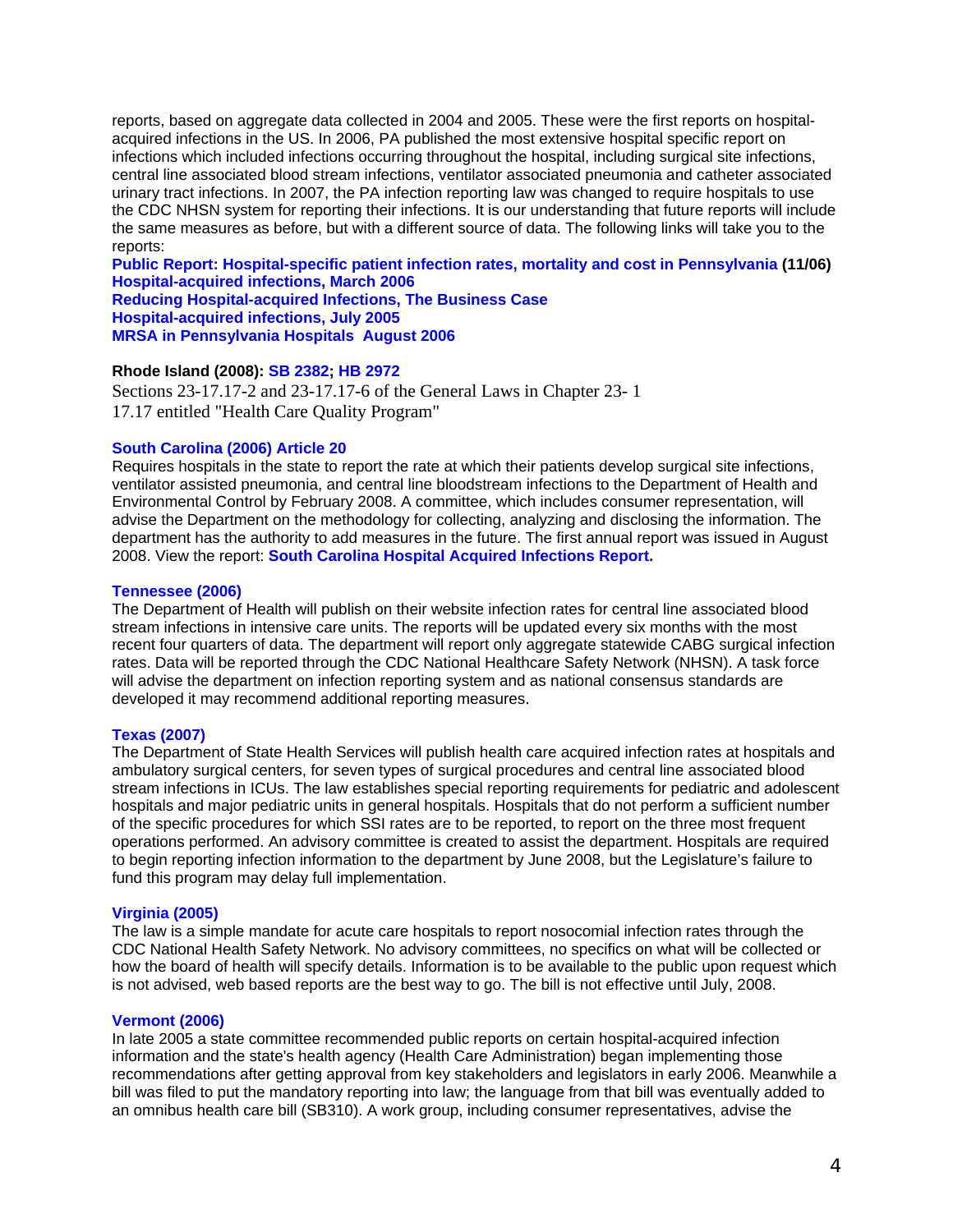agency. The first report, issued in 2006, covered only process measures, specifically the rate at which hospitals use procedures that prevent surgical site infections. Hospitals are also required to complete the LeapFrog survey on hand washing and numerous other patient safety and quality-of-care measures will be included about each VT hospital. The following links will take you to the reports:

**[2007 report on blood stream infection rates](http://www.bishca.state.vt.us/HcaDiv/HRAP_Act53/HRC_BISHCAcomparison_2007/surgical_cvline_infection_2007.htm)**

**[2007 report on surgical infection prevention practices.](http://www.bishca.state.vt.us/HcaDiv/HRAP_Act53/HRC_BISHCAcomparison_2007/surgical_infection_prevention_2007.htm)**

### **[Washington \(2007\)](http://www.leg.wa.gov/pub/billinfo/2007-08/Pdf/Bills/House Passed Legislature/1106-S2.PL.pdf)**

Requires hospitals in the state to disclose the rate at which patients acquire certain infections during treatment. The law will be phased in so that hospitals first will be required to collect data on central-line associated bloodstream infections in intensive care units (beginning July 1, 2008), then ventilatorassociated pneumonia (beginning January 1, 2009), and then surgical site infections for certain procedures (beginning January 1, 2010). By December 1, 2009, and every December 1 in future years, the Department of Health will publish a report on its web site that compares the health care associated infection rates at individual hospitals in the state using the data reported in the previous calendar year.

#### **[West Virginia \(2008\)](http://www.legis.state.wv.us/Bill_Text_HTML/2008_SESSIONS/RS/BILLS/HB4418 ENR.htm)**

The law requires hospitals to report hospital-acquired infections to the West Virginia Health care Authority using the CDC National Healthcare Safety Network. An Infection Control Advisory Panel will work with the Authority in developing the details of the reporting system and advising on the manner in which the information should be made available to the public. The Panel does not include any consumer representatives. The law is not specific regarding the type of infections that are to be reported, rather that will be developed by the Panel and the Authority. Hospitals are to begin reporting in July 2009 and the first public report is to be issued in January 2011. The law includes enforcement – assessing fines for failure to report – and allows the Bureau of Public Health for hospital oversight and disease surveillance activities.

## **HOSPITAL INFECTION –RELATED LAWS, OTHER THAN PUBLIC REPORTING**

## **[California \(2006\)](http://info.sen.ca.gov/pub/05-06/bill/sen/sb_0701-0750/sb_739_bill_20060928_chaptered.html)**

Requires hospitals to have policies in place to prevent infections, which will be checked by the Department of Health Services once every three years after 2009. The public will not know whether the hospitals are actually following their procedures. It requires public reporting based on the CDC "Guidance to Public Reporting," but only includes process measures, relating to the rate at which prevention practices are used. The reporting requirements do not include the Guidance "outcome" measures, such as hospital infection rates, which would reveal whether hospital policies are actually reducing infections. The limited public reporting in this bill is to be done at some unspecified time (on or after Jan. 1, 2008) which is a year after we expect the same process measures to be available on the federal "Hospital Compare" website.

#### **Nebraska & Nevada (2005)**

These states passed laws mandating collection of hospital infection information but not to share with the public. The Nebraska law requires health care providers to track and report hospital infections as an aggregate number to the health department. Nevada requires certain medical facilities to report hospitalacquired infections as sentinel events to the Health Division of the Department of Human Resources.

# **STATES WITH STUDIES ABOUT HOSPITAL-ACQUIRED INFECTION REPORTING**

## **Alaska (2006)**

Adopted a resolution to create a task force to develop recommendations for hospitals to disclose their infection rates, however, a report has not been issued.

## **Georgia (2006)**

The Health Care Standards Commission for Prevention of Hospital Acquired Infections will study safety